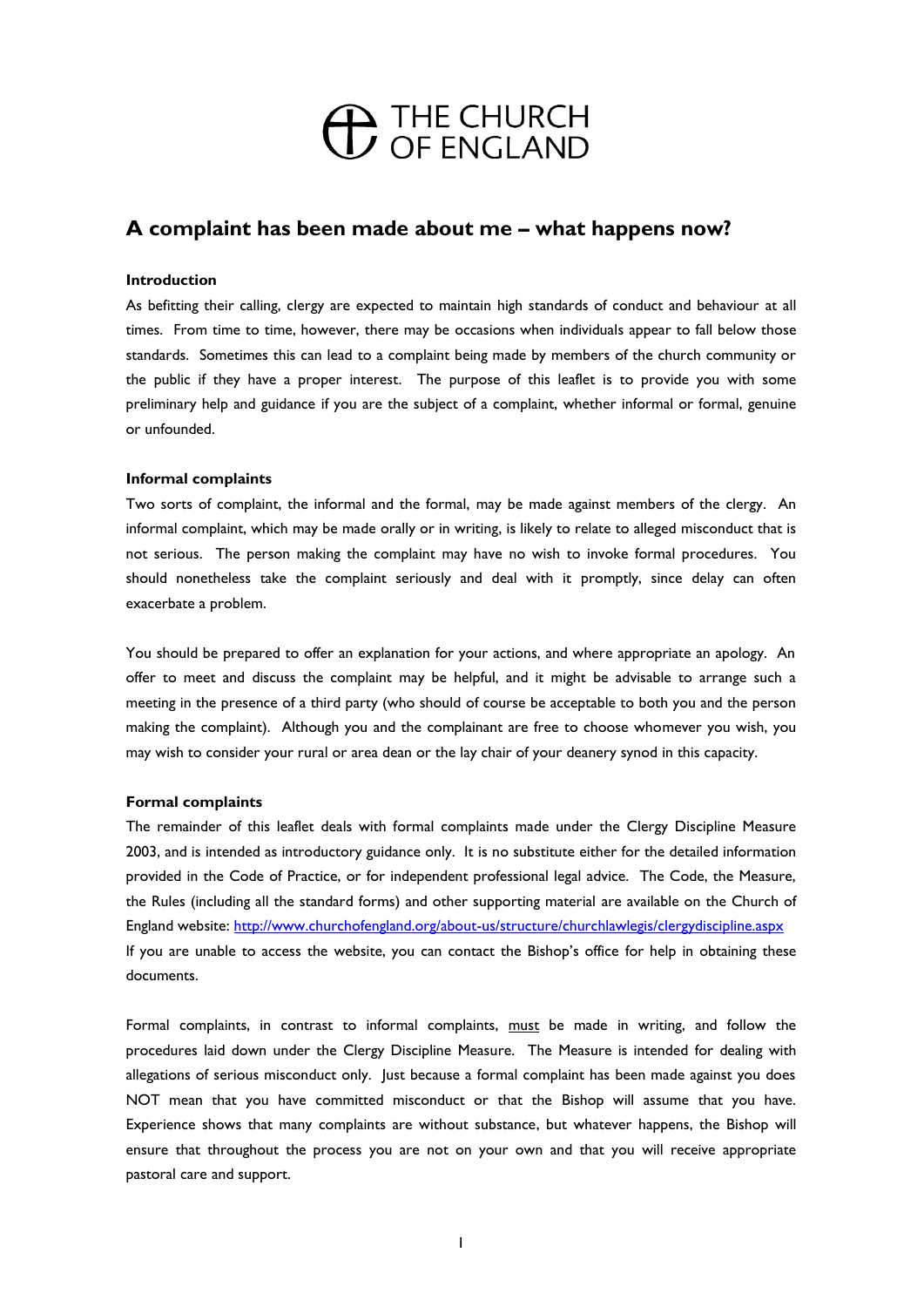A complaint cannot be brought more than one year after the alleged misconduct unless the complainant has first obtained permission from the President of Tribunals; if this applies in your case, the President will consult you before making a decision whether or not to allow the complaint to be made.

#### **Who will provide pastoral care and support?**

A formal complaint under the Measure can be stressful for all parties concerned and you will understandably experience a range of emotions. Your family may also be affected. As a matter of priority the Bishop will ensure that you receive appropriate care and support. Because the Bishop has a central role under the Measure in the administration of discipline and must be seen to be impartial, he cannot personally provide pastoral care and support for you whilst formal proceedings are under way, but he will make sure that suitable arrangements are made for your care and support which are acceptable to you, and also for the care and support of your family. Any pastor appointed by the Bishop will be specifically acting on his behalf, but all pastoral care and support will be completely confidential, so nothing discussed in a pastoral meeting will be reported back to the Bishop without your consent.

You may of course wish to turn to family, close friends or fellow clergy for additional informal support. It is worth bearing in mind the obvious point that the more people you tell about a complaint, the greater the danger of confidences being breached and stories getting distorted.

#### **Who can provide legal advice?**

If you are asked to respond to a complaint (or to an application for permission to make a complaint) you are strongly recommended to seek legal advice before you do respond. Because the Diocesan Registrar acts as the Bishop's legal adviser in matters relating to the Measure and in particular to potential complaints under it, he or she will not be able to advise you but instead can provide you with contact details of Registrars in neighbouring dioceses who can advise you. You can also obtain such details from the Secretary to the Church of England Legal Aid Commission (see below), or alternatively you could seek independent legal advice from a solicitor in private practice.

If you are asked by the bishop to respond to a complaint under the Measure, legal aid may be available from the Church, subject to financial assessment and certain restrictions. The Secretary to the Legal Aid Commission will be able to advise you on eligibility and how to apply. It is important that you contact the Secretary at the earliest opportunity, because legal aid certificates cannot be backdated.

If you are a member of a union you may also wish to explore the possibility of obtaining legal, financial or other assistance from the union.

#### **What should I do?**

You will be notified in writing by the Diocesan Registrar if a formal complaint is made against you. Your first response should be to compile a file with written details of the complaint and any correspondence or other relevant information. The Registrar will provide you with copies of the complaint and evidence in support, but you do not need to answer the complaint at this stage: the Bishop may decide that the complaint should be dismissed, in which case it will proceed no further under the Measure**.**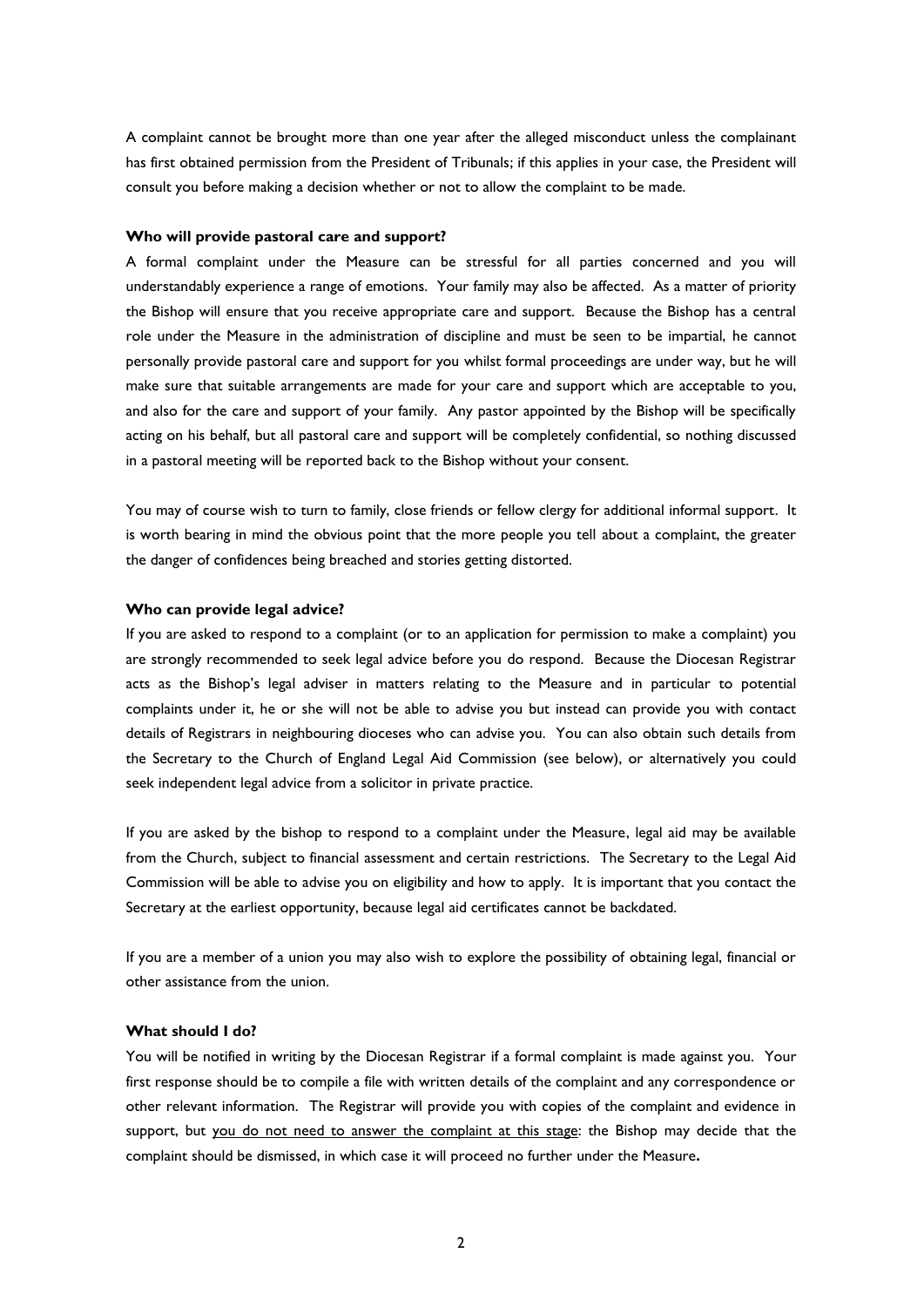The alleged misconduct giving rise to a formal complaint must constitute one or more of the following:<sup>1</sup>

- i. an act in breach of ecclesiastical law;
- ii. a failure to do an act required by ecclesiastical law;
- iii. neglect or inefficiency in the performance of the duties of office;
- iv. conduct unbecoming or inappropriate to the office and work of the clergy.

The Registrar will usually scrutinise the complaint within 28 days and advise the Bishop in writing as to whether the person bringing the complaint is eligible to do so, and whether the alleged misconduct is sufficiently serious to warrant disciplinary proceedings under the Measure. Upon receipt of that written report, the Bishop will decide whether or not to dismiss the complaint. Where the Bishop does not dismiss the complaint but decides that it should proceed to the next stage, he will write to you and ask you to answer the complaint within 21 days. You may request the Bishop to allow more time if you need it.

#### **How do I answer a formal complaint?**

Your answer to the complaint should be in writing on Form 2, containing a signed statement of truth and detailing which allegations are contested by you and which are not. Any witness statements should be submitted on Form 3 at the same time as your answer, and accompanied by any further evidence such as photographs or literature. Remember, you are strongly recommended to seek legal advice before submitting your answer.

#### *Completing the forms*

l

The standard forms all contain helpful guidance notes in the margin and these should be read and followed carefully. You may find the following additional advice useful:

- before doing anything else, collect **all** your evidence together;
- group the evidence together in order of date and time;
- prepare a first draft of your answer and statement in your own words;
- write in paragraphs numbered consecutively and in date and time order;
- state if parts of your statement are not within your own personal knowledge (for example because you have been told about them by someone else) and, if so, identify the sources of your information;
- if you accept any part of the complaint you should provide details of anything that may help to explain or mitigate your actions;
- read your draft over and then put it to one side for several hours or longer to give you time to reflect on what you have written;
- return to your draft and re-read it. Make any necessary alterations so that it is as accurate as you can make it;
- complete the final version of the answer and statement, copying from the draft;
- make sure all the evidence you want to rely on is attached to your answer and statement (for example, statements in support from other people, or copies of letters or emails);
- keep a copy of your answer and evidence in support.

If you need help to complete the forms please contact one of the diocesan volunteers appointed to provide free confidential assistance. However, please note that the diocesan volunteers are not acting in

<sup>&</sup>lt;sup>1</sup> Complaints concerning matters of doctrine, ritual or ceremonial are not dealt with under the 2003 Measure, but continue to be subject to the provisions of the Ecclesiastical Jurisdiction Measure 1963.